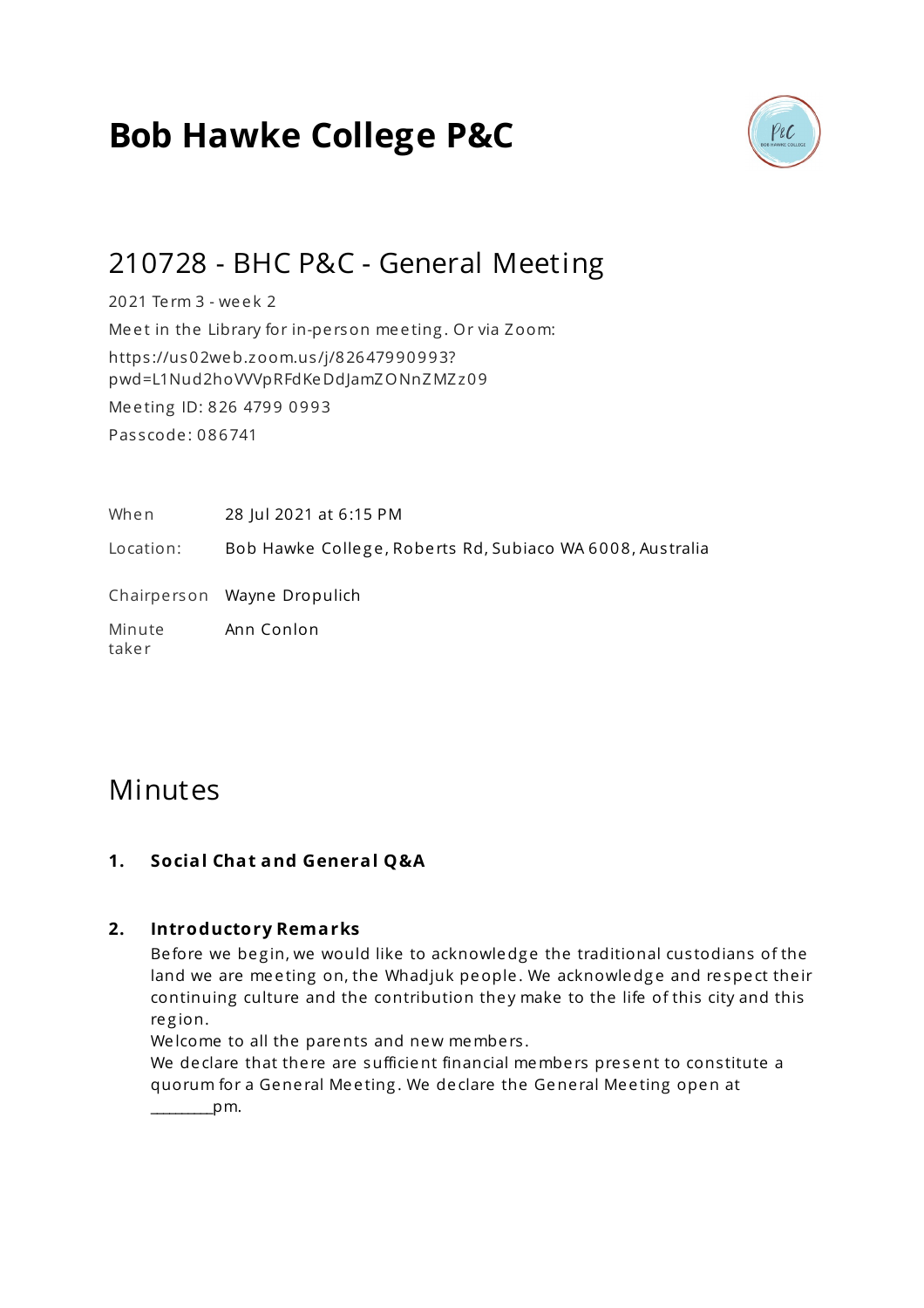#### **3. Acceptance of Previous Minutes**

WD proposed a motion that the minutes of the previous General Meeting on 28 April 2021 and the Executive Meeting on 1 June 2021, be accepted as true and corre ct.

Seconded by -Motion Pas sed - Ye s

#### **4 . Correspondence - In and Out**

#### **5. P&C Presidents Report**

#### **6 . School Board Report**

BHC BOARD REPORT For P&C Me e ting Te rm 3 #1 28 July 2021

• At the last two Board meetings held in May and June 2021, we spent time discussing issues of consent and healthy relationships, teaching & learning strategies, library resourcing, ATAR pathways, the new school building and bag s torag e .

• We are looking at se tting up a Student Equity Fund and will liaise with Corporate Services and the P&C on the most effective means of administering that fund.

• The Bag Storage Final Report will be circulated to parents shortly.

• The Railway Parade Children's Crossing is ALMOST complete, with Main Roads now needing to move some incorrect signage. The Children's Crossing Committee (a WA Police committee) will then seek to engage a Traffic Warden. No timing on this , ye t.

• Sisonke Msimang and Naomi Liddelow were elected as parent representatives to the BHC Board in Te rm 2.

• The fifth Board meeting of 2021 is to be held on Wednesday, 4 August at 6 -7.30pm in the BHC Boardroom. All parents are welcome to attend as observers. • The Board can be contacted via email at bobhawke colle g eboard@g mail.com.

Tahnee Davies

Chair BHC Board

BHC\_Board\_Report\_for\_PC\_280721.pdf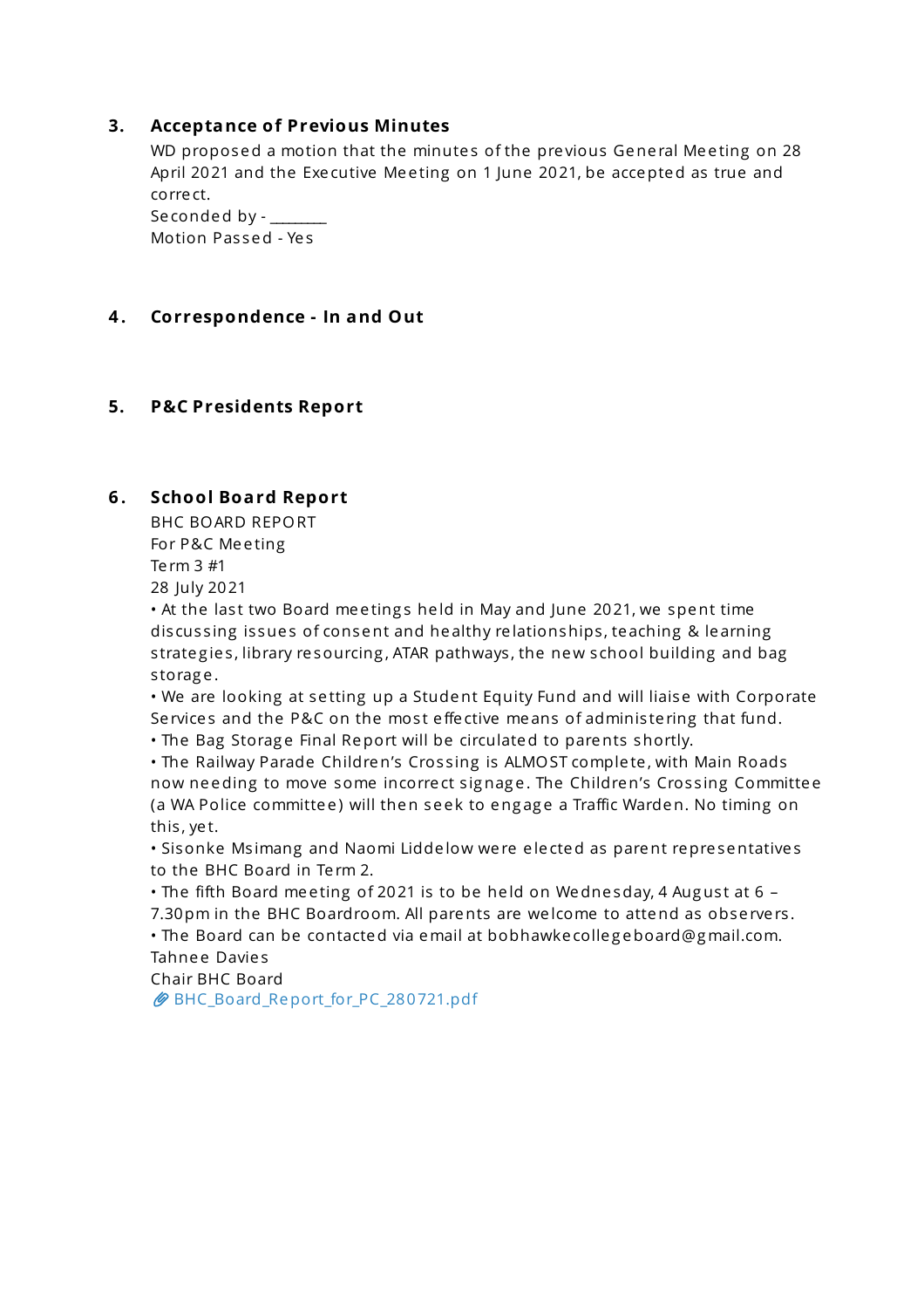#### **7 . T reasurer's Report**

See attached reports.

BHC\_P\_C\_Cash\_Flow\_Te rm\_3.pdf BHC\_P\_C\_Tre asure rs \_Report\_Te rm\_3A.pdf BHC P C We stpacAccountActivity 20072021.pdf BHC\_P\_C\_MPC\_\_Jan-July\_Finance \_Report\_\_2021.pdf

#### **8. Principals Report**

#### **9 . WACSSO Conference - Aug ust, looking for art submissions.**

#### **Tasks**

 $\oslash$  AJ to reach out to art teacher Assignee: Amanda Jones Due date : 30 Jul 2021

#### **10 . Sub-Committee Reports - hig hlig hts only**

#### **10 .1. Events**

Aug 20 wine and cheese - should we postpone? Pricing coming next week from cheese provider.

November - Welcome to new Year 7s/Family Fun Night - moving forward with no movie this year and dodge-ball/games instead.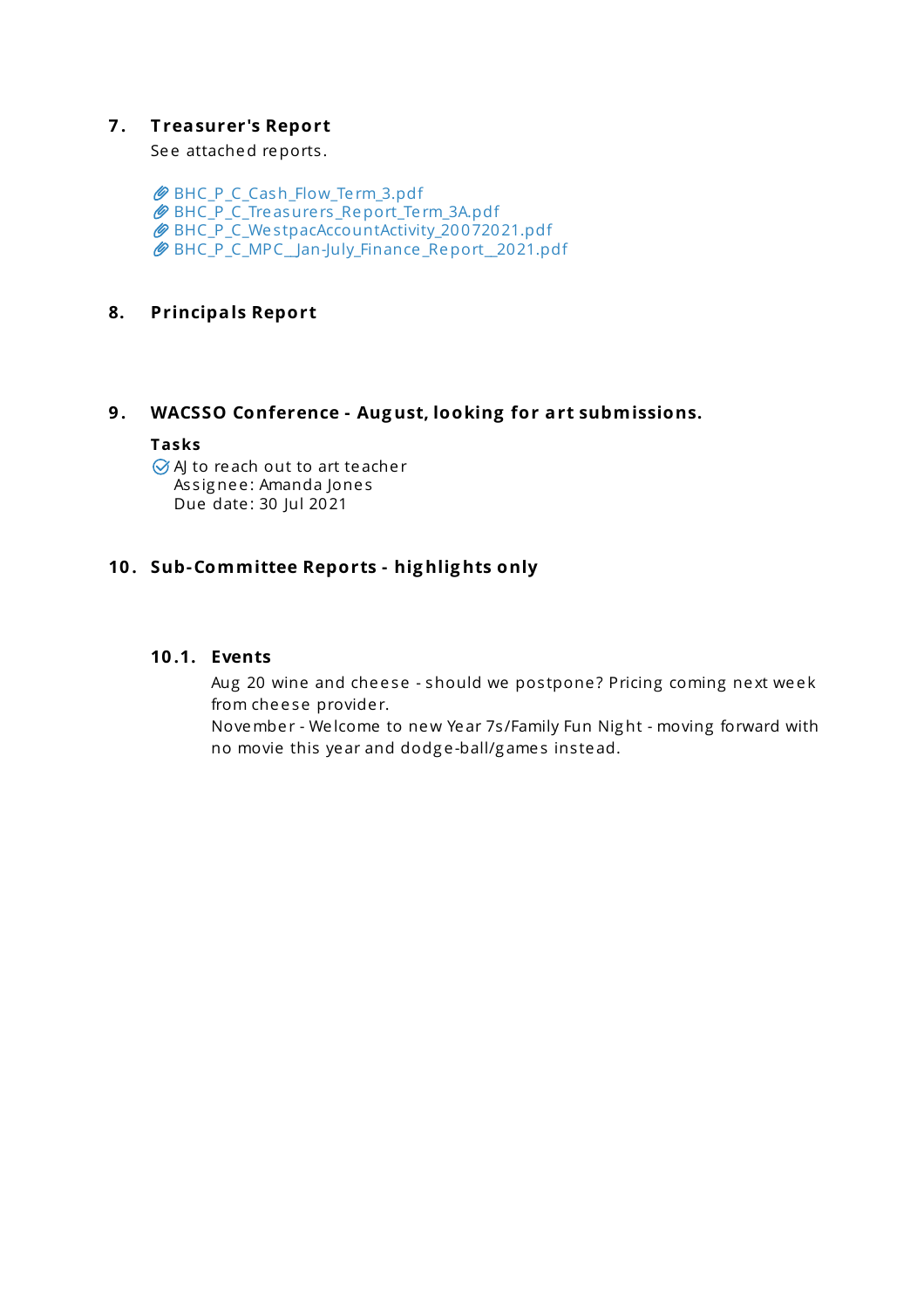#### **10 .2. Music Parents Collective**

Music Parent Collective Report July 2021 Seme ster 1 Events Primary Schools Immersion program - strings Mus ic Students attended a WASO conce rt Opus practise - conce rt de layed due to COVID-19 Semester 1 Concert Great success! We have some very talented students and teachers. Thanks to all involved. Thanks for the s chools ' support in chair and sound hire cost, and the parent volunteers. 221 tickets were sold.  $MPCo$  lective meet in a few weeks and will debrief event then. Mus ic Uniforms Still in progress. Aim to have something ready for purchase by beginning of 2022. Logo Design Still in the process of designing a logo. Badges, banners, merchandise Seme ster 2 Events Opus Concert rescheduled to 2nd Aug WA Schools Junior Concert Band Festival WA Schools Junior Orchestra Festival WA Public Schools Choral Festival Seme ster 2 Concert BHC\_MPC\_Report\_July\_2021.pdf

#### **10 .3. Social Media**

The Social Media committee appreciates members contributing to discussions and conversing on the Facebook Group. As a reminder key items of the Te rms of Re fe rence are be low. Conce rns about s chool policie s , adminis tration, or s taff should be dire cted to Principal John Burke . The Facebook group is currently at 573 members, more detail attached.

#### *Terms of Reference – Social Media*

*4.6. Ensure the Sub-Committee shall have final say on any posted item and may delete comments, without explanation, deemed not to be in the spirit of the P&C or college community.*

*5.6 No comments shall be posted regarding the operation, administration or teaching issues at the college.*

BHC\_P\_C\_Media\_Report.pdf

#### **10 .4 . Fathering Project**

Upcoming event: Walk on August 8. Contact Mal if interested via the OR code in the attached.

BHC Fathering Project report 20210719.pdf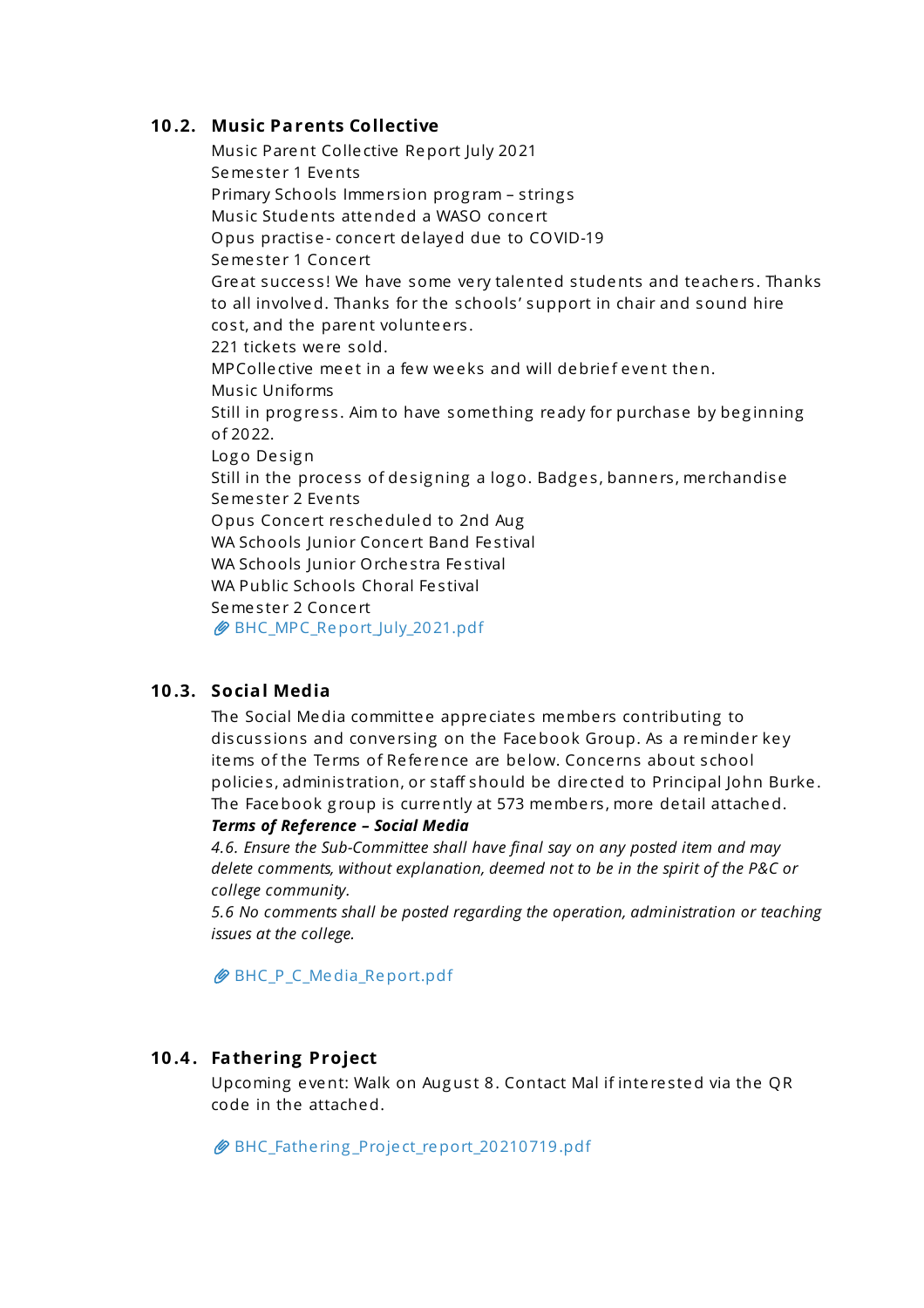#### **11. Business Arising and General Business**

#### **11.1. Financial Commitments**

## **11.2. Proposing to deploy \$17 ,0 0 0 :** Financial Motions with bre akdowns be low.

**Decisio n**

#### **11.3. \$50 0 0 - Library books**

#### **Decisio n**

Financial Motion to approve \$5000 to Library Books - pass/fail?

#### **11.4 . \$20 0 0 - Sustainability Club Incursion**

#### **Decisio n**

Financial Motion to approve \$2000 to Sustainability Club Incursion pas s /fail

### **11.5. \$50 0 0 - Art Display Facilities around the school Decisio n**

Financial Motion to approve \$5000 to Art Display Facilities - pass/fail

#### **11.6 . \$50 0 0 - T impani for Music Department (includes MPC donation), school to contribute the balance needed.**

#### **Decisio n**

Financial Motion to approve \$5000 to Timpani for Music Dept (combined with MPC funds) - pass/fail

#### **12. Next Meeting - T erm 3, week 7 , Wednesday, September 1**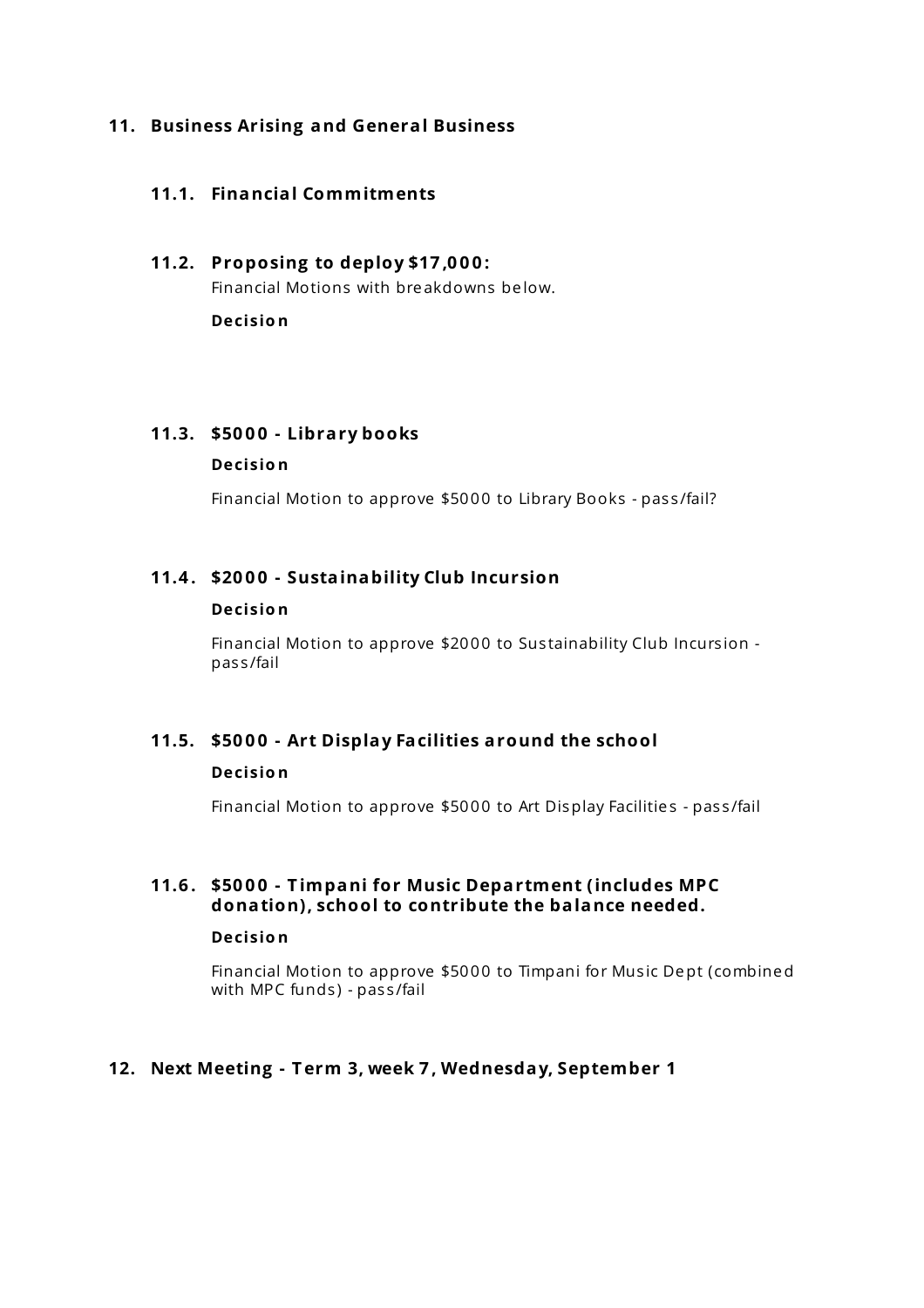*End of minutes. Summary of matters arising are tabled on the following page.*